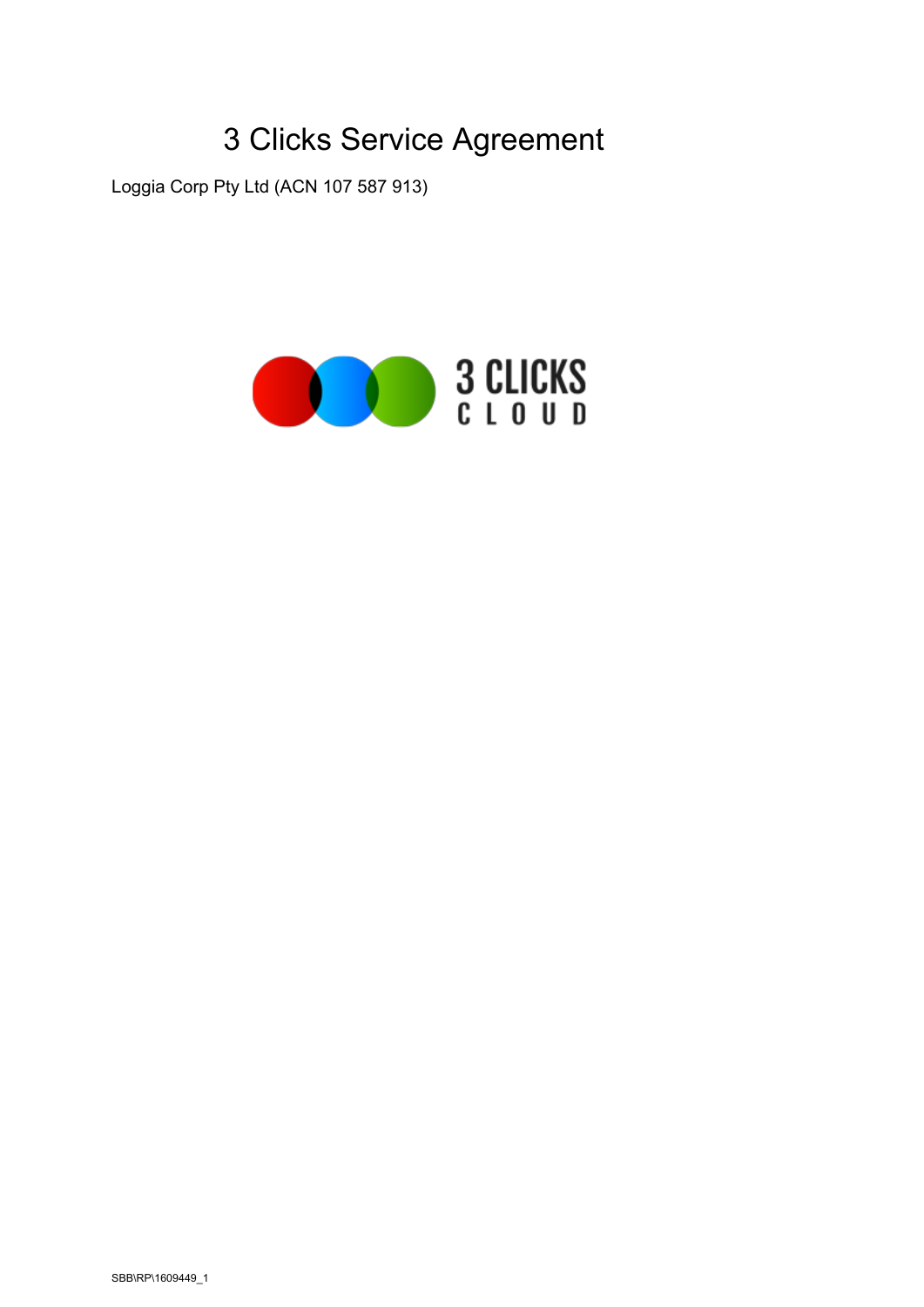# **TABLE OF CONTENTS**

| 1.                | <b>Initial Deliverables</b>                                                 | $\overline{\mathbf{2}}$                            |
|-------------------|-----------------------------------------------------------------------------|----------------------------------------------------|
| 1.1               | <b>3 Clicks License</b>                                                     | $\overline{\mathbf{2}}$                            |
| 1.2<br>1.3        | <b>Users</b><br><b>Licence for Manual</b>                                   | $\overline{\mathbf{3}}$<br>$\overline{\mathbf{3}}$ |
| 1.4               | <b>Delivery</b>                                                             | $\overline{\mathbf{3}}$                            |
|                   |                                                                             |                                                    |
| 2.                | <b>Further Deliverables</b>                                                 | 4                                                  |
| 2.1               | 3 Clicks updates                                                            | 4                                                  |
| 2.2               | <b>Enhancements to 3 Clicks</b>                                             | 4                                                  |
| 2.3               | Implementation of 3 Clicks and updates and enhancements                     | 4                                                  |
| 3.                | <b>Support Services</b>                                                     | 4                                                  |
| 3.1               | Category A Support, Category B Support and Category C Support               | 4                                                  |
| 4.                | use of Software                                                             | 6                                                  |
| 4.1               | <b>Prohibited Acts</b>                                                      | $6\phantom{1}6$                                    |
| 4.2               | <b>Licensee Data</b>                                                        | 6                                                  |
| 5.                | <b>Payment Terms</b>                                                        | $\boldsymbol{6}$                                   |
| 5.1               | Payment                                                                     | $\boldsymbol{6}$                                   |
| 5.2               | <b>GST</b>                                                                  | 6                                                  |
| 6.                | <b>Miscellaneous</b>                                                        | 7                                                  |
| 6.1               | Intellectual property rights in 3 Clicks and associated software components | $\overline{\mathbf{z}}$                            |
| 6.2               | <b>Warranties and liability</b>                                             | $\overline{\mathbf{z}}$                            |
| 6.3               | <b>Force Majeure</b>                                                        | 9                                                  |
| 6.4               | <b>Termination</b>                                                          | 9                                                  |
| 6.5               | <b>Dispute resolution</b>                                                   | 10                                                 |
| 6.6               | <b>Notices</b>                                                              | 10                                                 |
| 6.7               | <b>Equitable Remedy</b>                                                     | 11                                                 |
| 6.8               | <b>Waiver</b>                                                               | 11                                                 |
| 6.9               | <b>Governing law</b>                                                        | 11                                                 |
| 6.10              | <b>Assignment</b>                                                           | 11                                                 |
| 6.11<br>6.12      | Whole agreement<br><b>Severance</b>                                         | 11<br>11                                           |
| 6.13              | Confidentiality                                                             | 11                                                 |
| 6.14              | <b>GOOD FAITH</b>                                                           | 12                                                 |
|                   |                                                                             |                                                    |
| 7.                | <b>Definitions and Interpretation</b>                                       | 12                                                 |
| 7.1               | <b>Dictionary</b>                                                           | 12                                                 |
| 7.2               | Interpretation                                                              | 14                                                 |
| <b>SCHEDULE 1</b> |                                                                             |                                                    |
|                   | <b>SCHEDULE 2</b>                                                           | 17                                                 |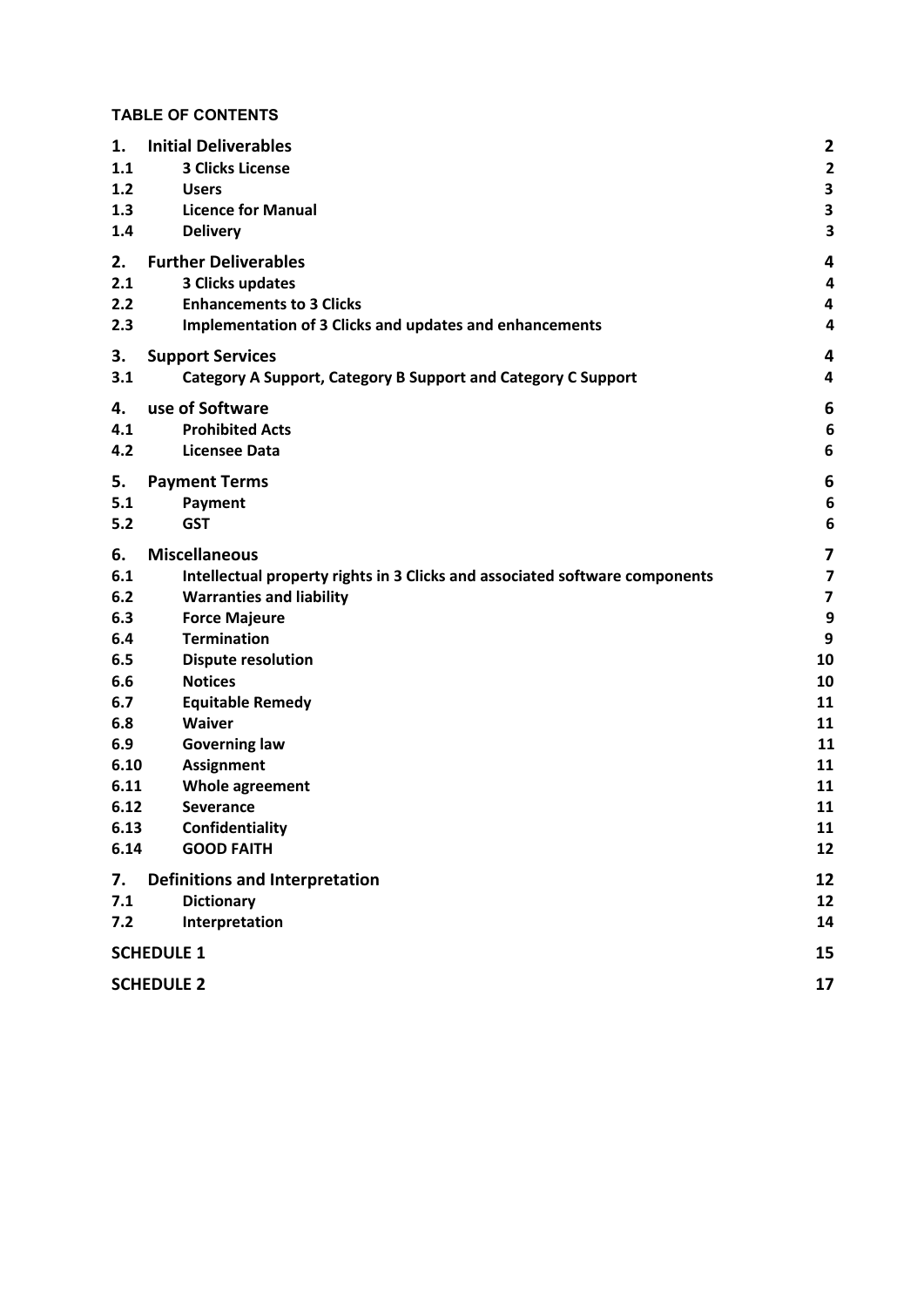## **PARTIES**

| 1 | <b>LOGGIA CORP PTY LTD</b>                    |
|---|-----------------------------------------------|
|   | ACN 107 587 913                               |
|   | of 10 Marleigh Street, Vermont, Victoria 3133 |
|   | ("Licensor")                                  |
|   |                                               |

**and**

```
2 ("THE LICENSEE")
```
#### **BACKGROUND**

- a) The Licensor provides software as a service known as 3 Clicks.
- b) The Licensee wishes to use 3 Clicks under licence.
- c) The parties have agreed that the Licensor will grant the Licensee a license to use 3 Clicks on the terms and conditions specified in this Agreement.

#### <span id="page-2-0"></span>**TERMS**

#### <span id="page-2-1"></span>**1. INITIAL DELIVERABLES**

## **1.1 3 Clicks License**

The Licensor hereby grants to the Licensee a non-transferable, non-exclusive right, without the right to sublicense to use 3 Clicks during the Term subject to this Agreement ("**Licence**") always subject to the Terms and Conditions set out in this agreement and, without limitation, the timely payment of the License Fees payable hereunder.

- (a) The Licensee shall use 3 Clicks solely to process the work of its own business and to utilise the functionality of 3 Clicks.
- (b) The Licensee shall not (and shall not allow any third party) to:
	- (i) use 3 Clicks to process the work of any non-majority owned subsidiary, non-majority owned affiliate or third party;
	- (ii) translate, reverse engineer, decompile, disassemble or attempt to reconstruct or discover any source code or underlying ideas or algorithms of 3 Clicks by any means;
	- (iii) provide, rent, lease, licence, transfer or grant any rights in 3 Clicks, in full or in part, to or for the benefit of third parties;
	- (iv) remove or alter any product identification, copyright, trademark or other proprietary notices, labels or marks on or in 3 Clicks;
	- (v) copy, modify, incorporate into or with other software, or create a derivative work of any software components that make up 3 Clicks or of 3 Clicks generally;
- (c) The Licensee acknowledges that the only implementation method for using 3 Clicks is by a Hosted service.
- (d) The Licensee acknowledges that the use of 3 Clicks (including the normal operation of all components of the software making up 3 Clicks) contrary to the terms of this licence constitutes an infringement of the Licensor's copyright in 3 Clicks and will be a breach of this Agreement.
- (e) The Licensee acknowledges that the Licensor may apply any software security features to 3 Clicks and any software components of 3 Clicks as the Licensor determines appropriate from time to time.

## <span id="page-2-2"></span>**1.2 Users**

(a) The Licensor will allow the Licensee to create log-ins and passwords to access 3 Clicks and no fee will be payable by the Licensee for doing so.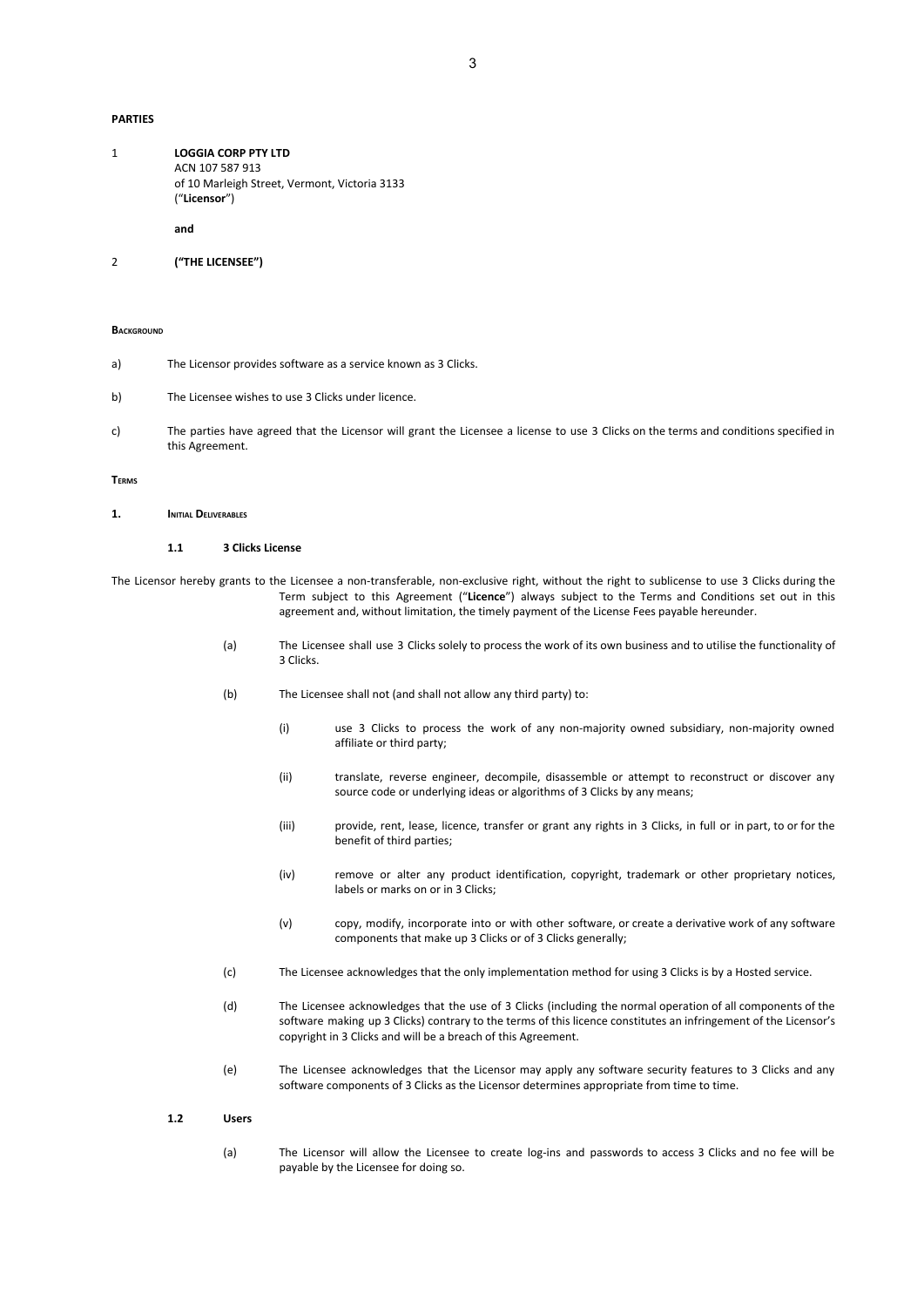- (b) The Licensee shall have the ability to create different log-in rights for its users (as described in the Manual) and the responsibility for determining the correct access levels for each login created shall remain with the Licensee.
- (c) The Licensee shall be solely responsible for the creation and use of any log-ins created on its behalf pursuant to this Agreement and undertakes to pay all Usage Fees relating to such use.
- (d) Where one employee or contractor ceases to be an employee or contractor of the Licensee, or that employee's or contractor's role with the Licensee has permanently changed so that the employee or contractor no longer requires access to 3 Clicks, the Licensee will use its best efforts to ensure that such employee's or contractor's log-in be disabled by the Licensee. The Licensee acknowledges that any failure by the Licensee to disable such employee's or contractor's log-in leaves the Licensee at risk of such employee or contractor continuing to have access to the Licensee's 3 Clicks Service and information and data contained within 3 Clicks relating to the Licensee. The Licensee further acknowledges and agrees that any failure by the Licensee to disable such employee's or contractor's login and all consequences flowing from such failure shall be entirely at the risk of the Licensee and the Licensee shall not hold the Licensor liable or responsible for any loss or other consequence suffered by the Licensee arising from such an event or events.
- (e) The Licensee shall not (and shall not allow any employer, contractor or third party to) knowingly:
	- (i) use another person's log-in or password;
	- (ii) share a log-in or password with another person; or
	- (iii) allow a computer to remain logged in to 3 Clicks for the purpose of being used to access 3 Clicks by a person other than the allocated user of the log-in and password.

#### <span id="page-3-0"></span>**1.3 Licence for Manual**

- (a) The Licensee hereby acknowledges that as part of the use of 3 Clicks the Licensee will have access to the Manual.
- (b) The Licensee agrees with the Licensor that the Licensor shall have no liability to the Licensee relating to or arising out of any error or omission in the Manual.
- (c) To the extent as may be required the Licensor will upon release of a new version of 3 Clicks will use it's best endeavours to update the Manual.

## <span id="page-3-1"></span>**1.4 Delivery**

- (a) By the Delivery Date, the Licensor will make the most recent version as at the date of this agreement of 3 Clicks available for use by the Licensee by providing a Hosted solution.
- (b) By the Delivery Date, the Licensor will provide the Licensee with access to an electronic version of the Manual hosted online.

#### <span id="page-3-2"></span>**2.**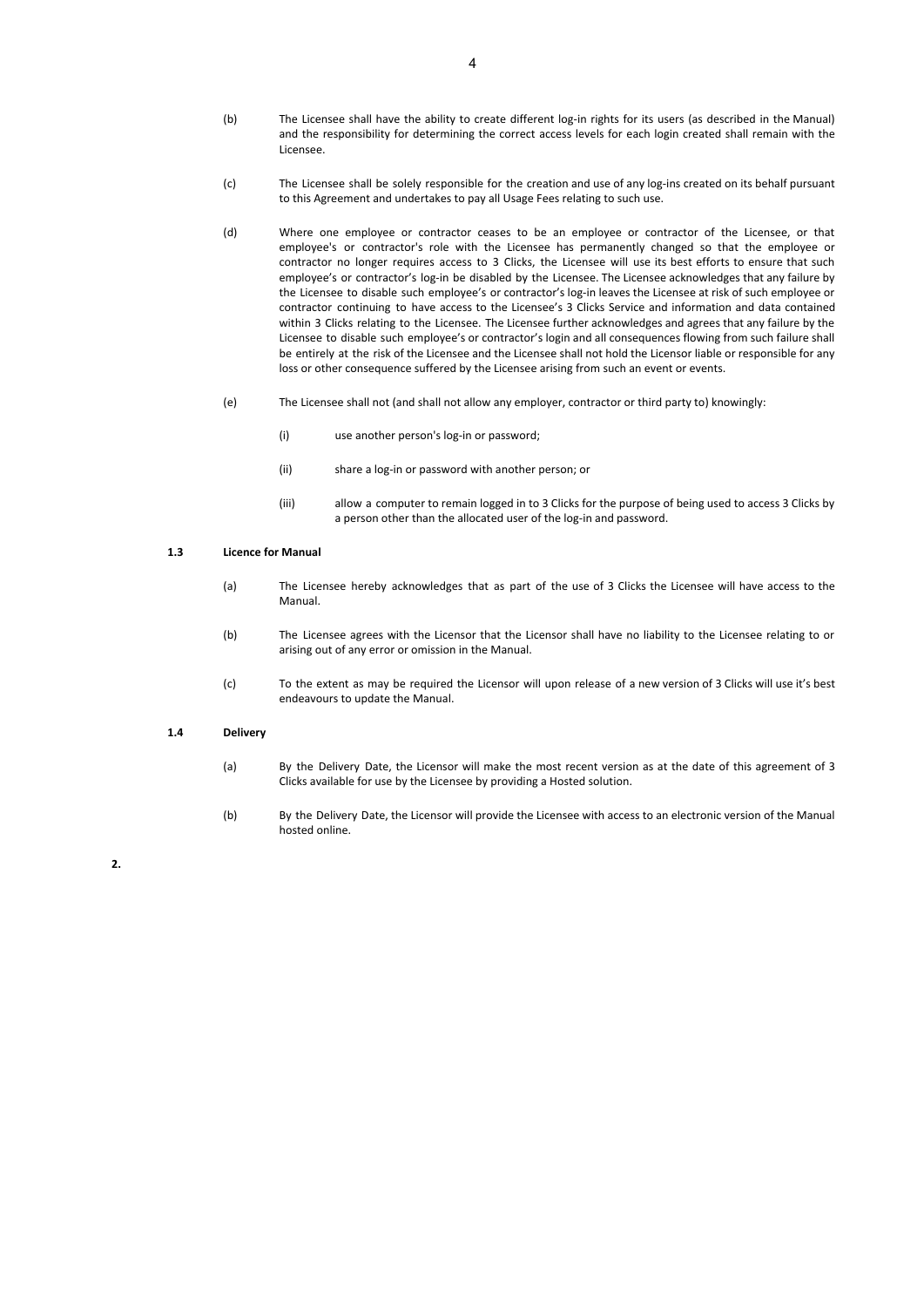## <span id="page-4-0"></span>**2.1 3 Clicks updates**

- (a) The Licensor may at its sole discretion and at no charge to the Licensee produce and release updates to 3 Clicks subject to the provisions of clause 2.2.
- (b) The Licensor will endeavour to introduce updates to 3 Clicks so as to minimise any disruption to the Licensee's use of 3 Clicks. In the event that an update causes an Issue in relation to any part of 3 Clicks the parties agree that the Licensor's liability shall be limited to providing support in accordance with the provisions of clause 3.1 below.
- (c) The Licensor will use its best endeavours where an update of 3 Clicks occurs to retain the general functionality that already exists in 3 Clicks, provided however that this will not limit the changes introduced in an update of 3 Clicks. If an update causes the removal of a function or process of 3 Clicks, then the Licensor will provide a practical alternate method for achieving the intended functional process.

#### <span id="page-4-1"></span>**2.2 Enhancements to 3 Clicks**

- (a) The Licensee may make an Enhancement Request from time to time throughout the Term. In the event that an Enhancement Request is made the Licensor will consider that Enhancement Request and will provide the Licensee with a detailed quote and scope of work and/or advise where the Enhancement Request or part of the Enhancement Request is not possible and/or the extent to which (if any) it will be incorporated into future updates of 3 Clicks. If the quote and associated scope of work is approved by the Licensee, the Licensor will enhance that specific function into 3 Clicks to accommodate the Licensee's Enhancement Request.
- (b) Upon receipt of an Enhancement Request, the Licensor will meet with the Licensee in order to ascertain the Licensee's requirements for enhancements to specific function of 3 Clicks.
- (c) Upon implementation of the enhancement the Licensor will provide and enable the Licensee to use the enhancement pursuant to the Enhancement Request and incorporate such enhancement in future 3 Clicks updates to the Licensee, provided that it is reasonable to do so in the context of the required resources, expertise, time and cost.
- (d) The Licensor does not warrant that any enhancement to 3 Clicks requested by the Licensee will be possible to design and implement.
- (e) Following the implementation of the enhancement, the subject of the enhancement request, the Licensee shall pay the Enhancement Fee within 30 days of receiving an invoice for that enhancement from the Licensor.

#### **2.3 Implementation of 3 Clicks and updates and enhancements**

<span id="page-4-2"></span>The Licensor will, where applicable:

- (a) implement any 3 Clicks updates or enhancements on the Hosted service;
- (b) update the Manual.

#### <span id="page-4-4"></span><span id="page-4-3"></span>**3. SUPPORT SERVICES**

#### **3.1 Category A Support, Category B Support and Category C Support**

- (a) In the event that an Issue arises for the Licensee during the Term then for the purposes of dealing with that Issue, the Licensee;
	- (i) can access the Category A Support outlined in Clause 3.1(b) below; and or
	- (ii) can access the Category B Support in accordance with the procedures outlined under Category B Support outlined in Clause 3.1(c) below; and or
	- (iii) can initiate a request for Category C Support as outlined in Clause 3.1(j) below.
- (b) **Category A Support** is the online support wiki and forums help services found at the 3 Clicks client centre that do not require a response from the Licensor and do not involve a Category B Support Request being made by the Licensee.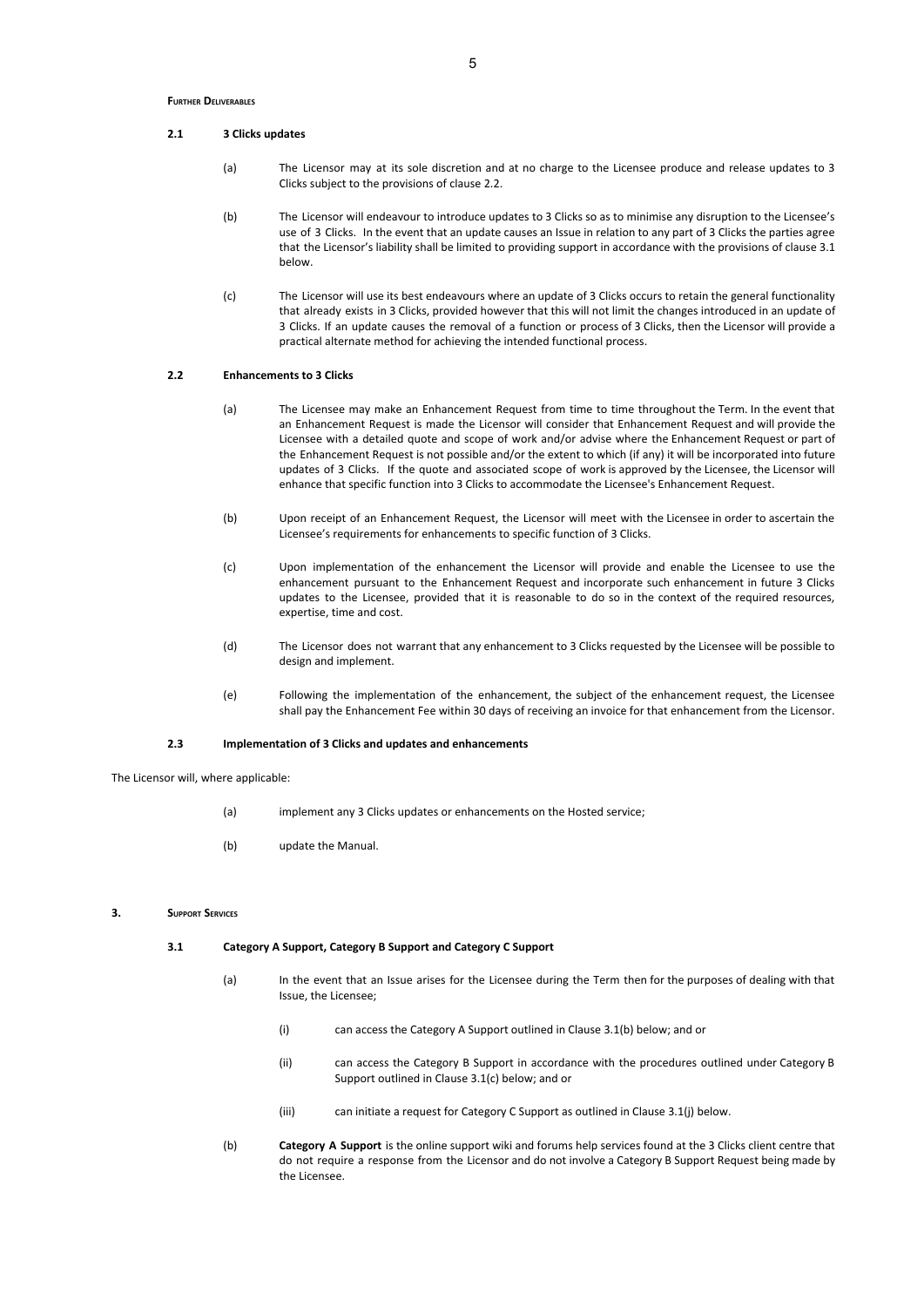- (c) **Category B Support is** the support that is provided by the Licensor in response to the Licensee accessing "3 Clicks is offline" or "3 Clicks has a defect" in the "How can we help" dropdown box in the 3 Clicks client centre and then creating completing and submitting a Category B Support Request in accordance with Clause 3.1(d) below.
- (d) Whenever the Licensee wants to make a Category B Support Request the Licensee will provide the Licensor with information of:
	- (i) the function being sought to be performed at the time that the Issue arose;
	- (ii) the form of manifestation of the Issue (e.g. program or system 'freezing', program or system 'crash', error message, failure to execute function);
	- (iii) any error codes or messages appearing;
- (e) Upon receiving a Category B Support Request pursuant to Clause 3.1(c) the Licensor will:
	- (i) Provide an acknowledgement response to the Support Request
	- (ii) process the Issue and allocate an Issue Number to the Licensee;
	- (iii) classify the Issue according to the Issue Classification table in Item 1 of Schedule 2;
	- (iv) advise the Licensee of the classification and Issue Number within the time for acknowledgement set down in Item 2 of Schedule 2; and
	- (v) respond to the Issue in accordance with the provisions and response times set down in Item 2 of Schedule 2 that correspond with the relevant classification.
- (f) Following the Issue being processed by 3 Clicks and the allocation by 3 Clicks of an Issue number to the Licensee:
	- (i) the Licensee must direct any ongoing written communication in relation to that Issue through the 3 Clicks' client centre portal for communicating on any Category B Support Request and in doing so must quote the Issue Number; or
	- (ii) where the Licensee undertakes any oral communication in relation to that Issue with 3 Clicks the Licensee must quote the Issue number.
- (g) As part of the Licensee's obligations in respect of a Category B Support Request made by the Licensee the Licensee's staff will assist the Licensor:
	- (i) to replicate the circumstances in which the Issue arose and seek to replicate the occurrence of the Issue; and
	- (ii) in the identification and diagnosis of any error or defect.
- (h) The Licensee acknowledges that:
	- (i) The Licensor may utilise such employees and contractors as it deems appropriate in its absolute discretion in providing the support services, however, it will remain primarily responsible.
	- (ii) The Licensor is under no obligation to provide support services other than Category A Support and Category B Support.
- (i) To the extent that the Licensee requires Category C Support services the Licensee acknowledges that such activity will be charged on a reasonable time and materials basis.
- (j) All **Category C Support** will be those support services negotiated and detailed in writing between the Licensee and the Licensor from time to time throughout the term and to the extent that the Licensee requires Category C Support the Licensee acknowledges that such support will be charged on a reasonable time and materials basis.

#### <span id="page-5-1"></span><span id="page-5-0"></span>**4. USE OF SOFTWARE**

#### **4.1 Prohibited Acts**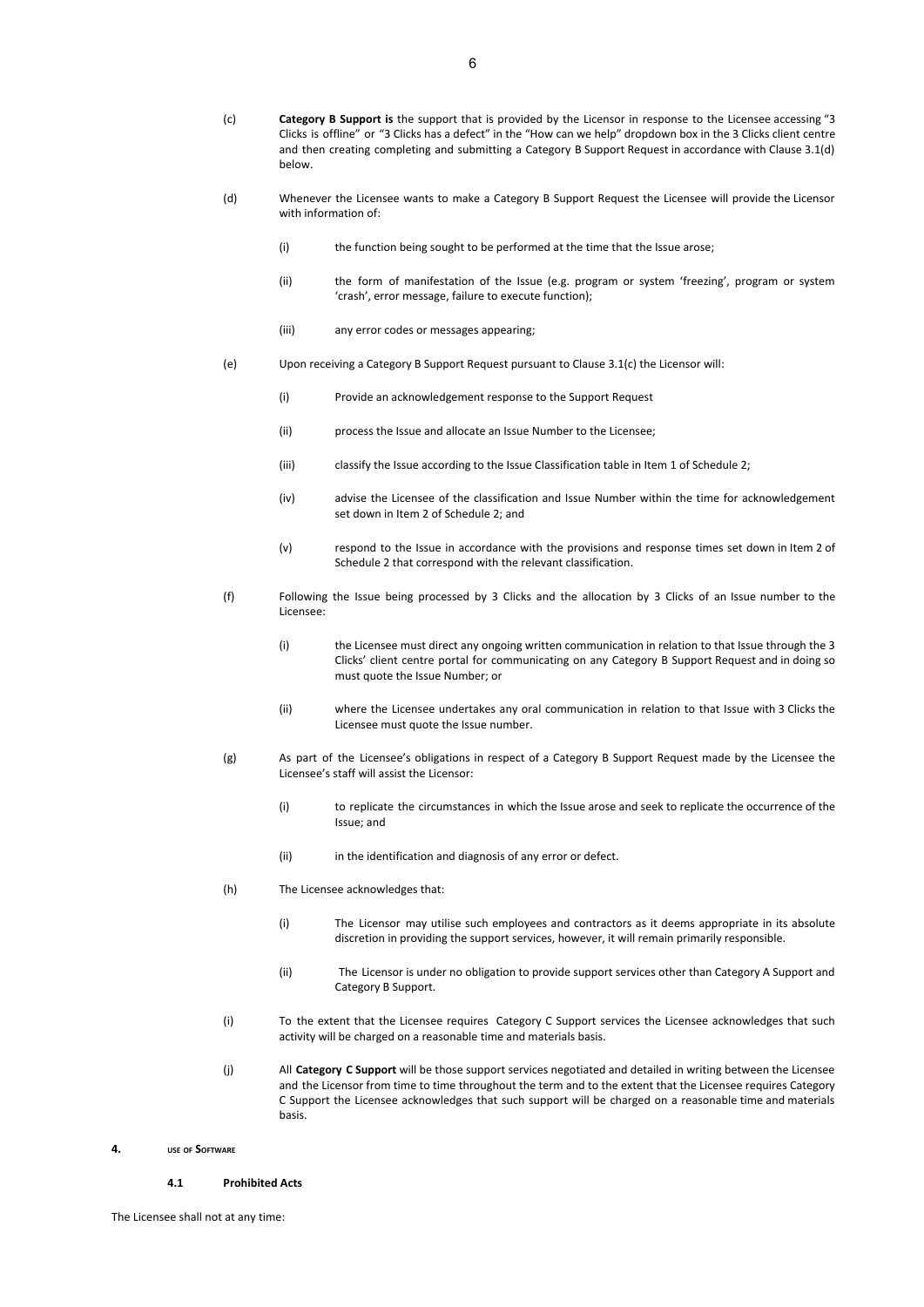- (a) attempt to modify any software components of 3 Clicks or directly access the 3 Clicks database for any purpose contemplated by this Agreement;
- (b) attempt to share a User account. The sharing of a User is strictly prohibited and is liable to suspension of the account.

#### <span id="page-6-0"></span>**4.2 Licensee Data**

- (a) All data of the Licensee is and will remain the property of the Licensee;
- (b) The Licensee accepts all risk in and liability for the Licensee's data; and
- (c) Notwithstanding the provisions of both Clause 4.2 (a) and (b) the Licensee's data can and will be used in conjunction with 3Clicks.

## <span id="page-6-2"></span><span id="page-6-1"></span>**5. PAYMENT TERMS**

#### **5.1 Payment**

- (a) Subject to the provisions of this Agreement that may require payment by the Licensee to the Licensor of particular amounts throughout the term of this Agreement and any holdover, the Licensee will pay to the Licensor a Usage Fee for using 3 Clicks in respect of each Relevant Month to be determined and calculated in accordance with item 4 of Schedule 1.
- (b) The Licensor will provide the Licensee with an Invoice in respect of each Relevant Month, which will itemise the number of users and the Usage Fee for that month.
- (c) The Invoice provided to the Licensee will be prima facie evidence of the amount owing by the Licensee to the Licensor in respect of any month throughout the Term or any hold over.
- (d) The Licensee must pay the Usage Fee within 30 days of receiving an Invoice pursuant to clause 5.1(b). Where the licensee fails to pay the Usage Fee within the 30 day period, upon the Licensor serving the licensee 14 days written notice of its intention to disable 3 Clicks, the Licensor may at its discretion disable 3 Clicks until each (and/all) outstanding Invoice(s) issued by the Licensor to the Licensee has been paid.

## <span id="page-6-3"></span>**5.2 GST**

- (a) Unless expressly stated otherwise, all rates, charges and amounts set down in this Agreement are exclusive of GST (or any similar sales or value added tax).
- (b) If the Licensor is liable to pay GST (or any similar sales or value added tax) with respect to any supply made under this Agreement, then the Licensor shall invoice and the Licensee shall pay an additional amount ('Additional Amount') equal to the GST-exclusive payment multiplied by the GST rate (or any similar sales or value added tax rate), so that the net amount retained by the Licensor after payment of GST (or any similar sales or value added tax) shall be equal to the GST-exclusive amount set down in this Agreement.
- (c) The Licensor shall invoice the Additional Amount at the same time as it invoices the payment for the supply to which such GST (or any similar sales or value added tax) relates, and such Additional Amount shall be payable upon the same terms as the payment for the supply to which such GST (or any similar sales or value added tax) relates.

#### <span id="page-6-5"></span><span id="page-6-4"></span>**6. MISCELLANEOUS**

#### **6.1 Intellectual property rights in 3 Clicks and associated software components**

- (a) Unless otherwise declared in writing and signed by both parties, the title to and beneficial ownership of 3 Clicks and all software components making up 3 Clicks and the Manual (and all copies and portions thereof) and all applicable rights to patents, copyrights, trademarks, trade secrets and other intellectual property of and in 3 Clicks and the Manual, updates, enhancements, modifications and derivative works no matter how they arise, are permanently and irrevocably vested in the Licensor and shall remain with the Licensor and the delivery of copies to and use of 3 Clicks and the Manual by the Licensee.
- (b) The Licensor reserves all rights, copyright and ownership of the intellectual property embodied in 3 Clicks and the Manual. This includes: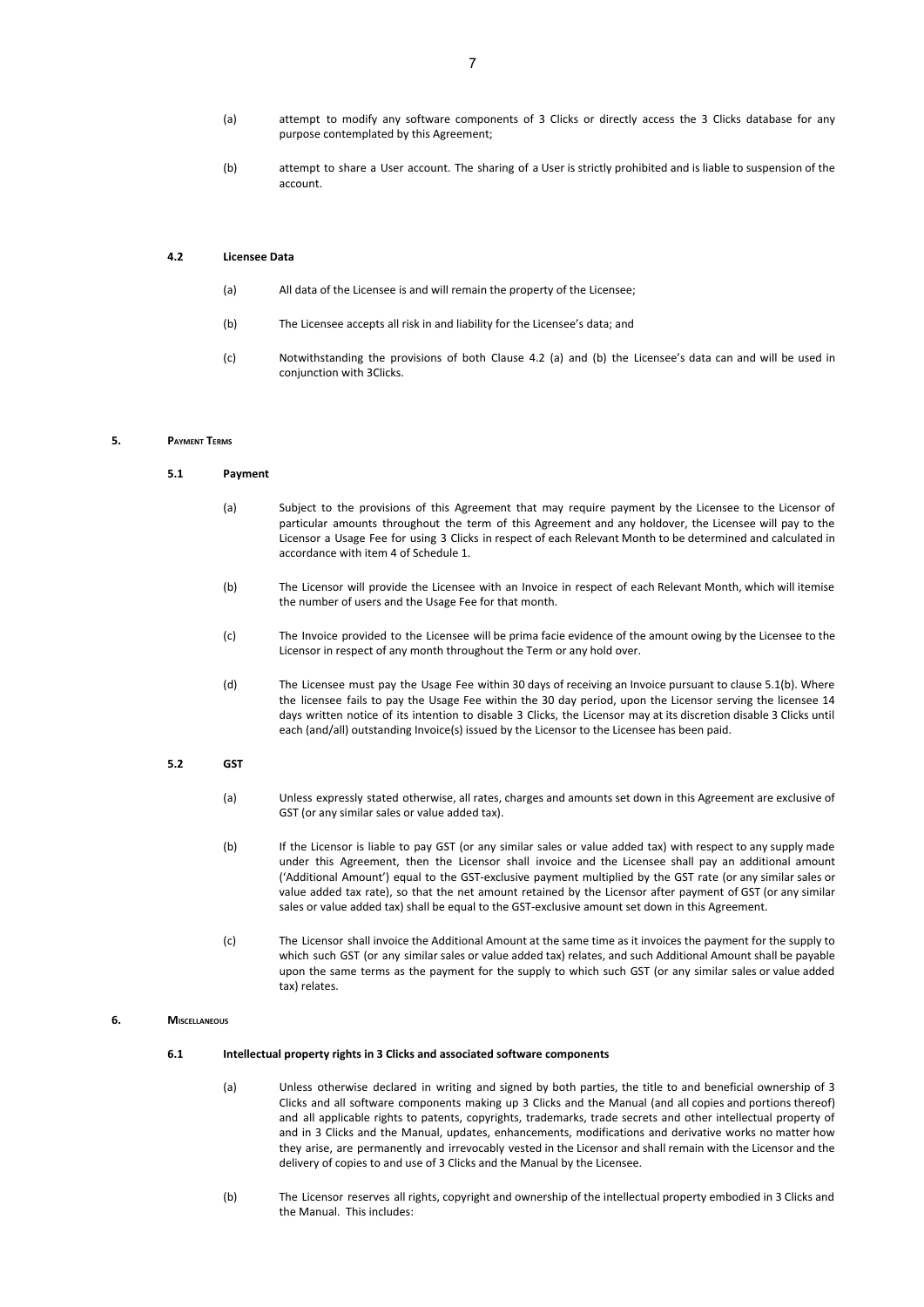- (i) the right to modify, enhance or reengineer portions of 3 Clicks and the Manual in subsequent release;
- (ii) the right to sell the intellectual property to a third party.

## <span id="page-7-0"></span>**6.2 Warranties and liability**

- (a) The Licensor warrants that it has the right and authority to grant and provide the 3 Clicks Licence under this agreement and that the development of 3 Clicks and the Manual have both been undertaken with reasonable care. Where deficiencies the subject of an Issue in 3 Clicks and the Manual are found to exist, the Licensor will take reasonable steps to rectify those deficiencies.
- (b) The Licensor does not warrant that the operation of 3 Clicks or any associated software components will be uninterrupted or error free, or that 3 Clicks will operate in hardware and software combinations selected by the Licensee
- (c) The Licensee covenants and agrees that the Licensor will not be liable for and hereby indemnifies the Licensor against any defects resulting from improper or inadequate maintenance by the Licensee; other software of the Licensee or any third party, interfacing or supplies; unauthorised modification; improper use or operation outside of the specifications for 3 Clicks; abuse, negligence, accident, loss or damage in transit; improper site preparation; or unauthorised maintenance or repair.
- (d) The Licensor will not be held responsible for any business or legal decisions, actions or omissions taken by the Licensee based on the Licensee's use of 3 Clicks however the Licensor will use its best endeavours to ensure the integrity of the service and for this purpose the Licensor will conduct regular sample tests on a backup of the Licensee's service.
- (e) Except to the extent that the exclusion, restriction or modification of certain conditions, warranties and rights is prohibited in the context of this Agreement by the *Competition and Consumer Act 2010* (Cth) or any equivalent State or Territory legislation then for the purposes of this agreement and more particularly the provision by the Licensor to the Licensee of the use of 3 Clicks
	- (i) any conditions, warranties or rights implied to the Licensee's benefit by legislation, conduct or common business practice are hereby excluded to the maximum extent permissible;
	- (ii) Neither party shall be liable to the other party for any consequential or pure economic loss howsoever arising (including negligence); and
	- (iii) Other than as specifically provided for in Sub-paragraph 6.2 (e) (iv) immediately below a party's liability under this Agreement howsoever arising (including negligence) shall be limited to the Usage Fee amounts paid to the Licensor under this Agreement in the 12 months immediately before the claim arose.
	- (iv) The Licensor's liability in respect of any claim that arises under:
		- a) Sub-clause 2.2 shall be limited to the Enhancement Fee paid by the Licensee to the Licensor for the specific enhancement implemented by the Licensor pursuant to an Enhancement Request by the Licensee; and
		- b) Paragraph 3.1(j) shall be limited to the amount paid by the Licensee to the Licensor pursuant to the specific Category C Support service that was negotiated between the Licensor and the Licensee following a request by the Licensee for that Category C Support.
- (f) Without derogating from clause 6.2(e), where a condition, warranty or right cannot be excluded but under the *Competition and Consumer Act 2010* (Cth) or any equivalent State or Territory legislation may be restricted, the Licensor's liability with respect to the supply of goods is limited to the replacement of the goods or the supply of equivalent goods or the repair of the goods, or the payment of the cost of replacing the goods or of acquiring equivalent goods, or the payment of the cost of having the goods repaired, and with respect to the supply of services is limited to the supplying of the services again or the payment of the cost of having the services supplied again.
- (g) The Licensee:
	- (i) Warrants that where the Licensee requests the licensor to integrate 3 Clicks or any associated software component with  $3<sup>rd</sup>$  party software that it holds all necessary valid licenses in relation to such 3<sup>rd</sup> party software that those licenses allow for such integration.
	- (ii) indemnifies and holds harmless the Licensor against any loss, damage or liability with respect to: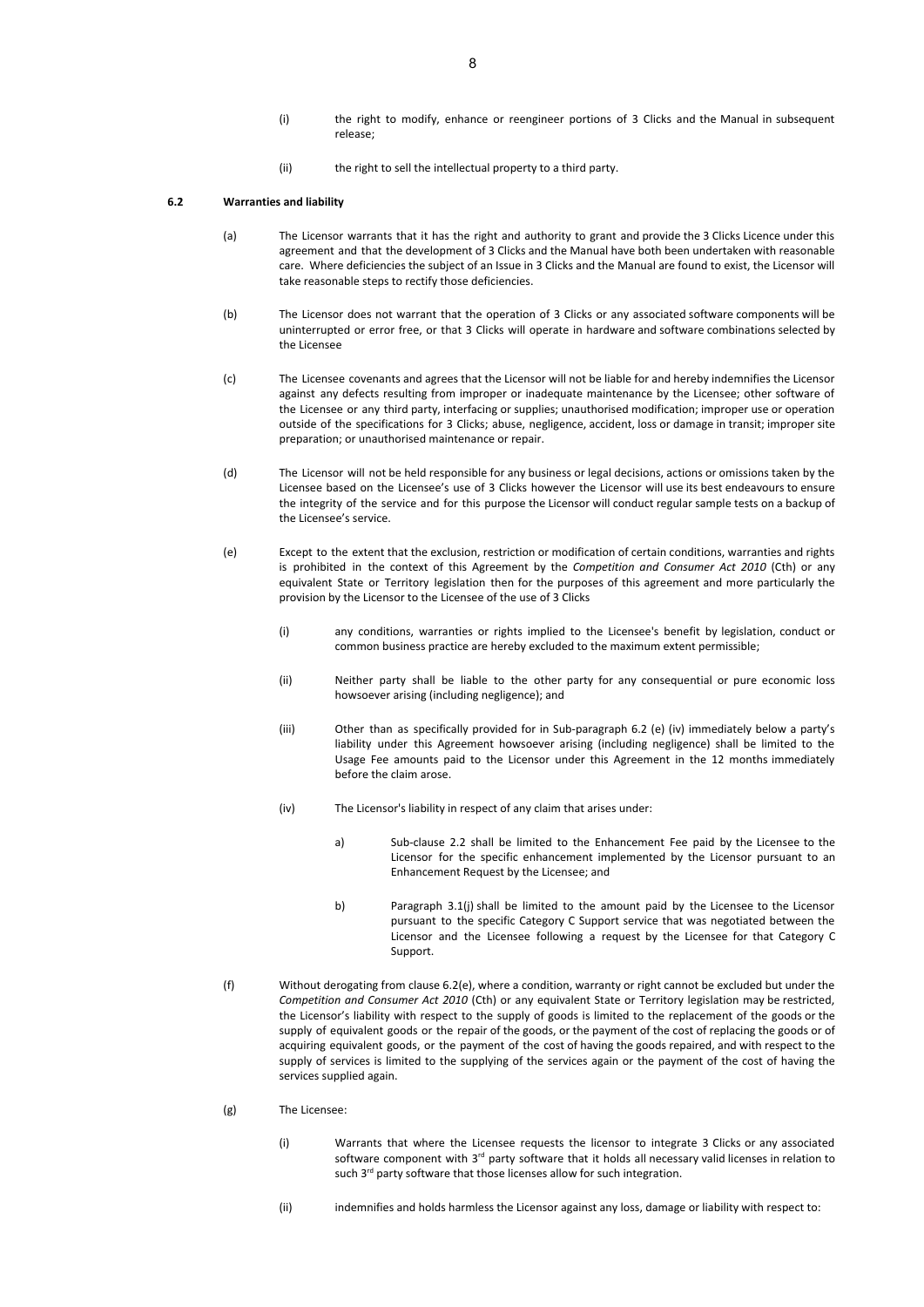- a) any failure by the Licensee to pay any fees or disbursements as and when they fall due, and the Licensor's reasonable costs in following up and/or enforcing its rights with respect to such fees or disbursements; and
- b) any claim by a third party with respect to an alleged infringement by the Licensor of that third party's intellectual property rights being rights with respect to which the Licensee is obliged to obtain a licence or assignment under subclause (a);
- (h) The Licensee acknowledges that while the Licensor will take all reasonable measures to protect the Service from computer viruses, such risks cannot be completely excluded and will not hold the Licensor responsible for such risks arising except in the circumstances where the Licensor does not have as part of its service, industry standard anti-virus software where it is appropriate to do so. The Licensor will remove any viruses that it caused to be transmitted to the Licensee's computer network or computers at its own cost.
- (i) The Licensee acknowledges that while the Licensor will take all reasonable measures to avoid the loss of data from any cause related to the provision of the services, such risks cannot be completely excluded and will not hold the Licensor responsible for such risks arising. Other than where the undertaking of backup is part of the services, the Licensee will be responsible for backing up its data at its own cost prior to any repair or maintenance of its computer network, computers, computer software or other equipment by the Licensor.
- (j) This Agreement will not be governed by the United Nations Convention on Contracts for the International Sale of Goods, the application of which is expressly excluded.
- (k) The Licensor will comply with all applicable laws and regulations, including but not limited to the Privacy Act.
- (l) The Licensor warrants that all the services it provides:
	- (i) will be carried out with all due care and skill and by suitably competent and trained personnel engaged by the Licensor;
	- (ii) will be carried out in a professional and timely manner having reasonable regard to the matter or issue being dealt with;
	- (iii) will not infringe any Intellectual Property rights and/or moral rights of any person. Notwithstanding any other provision of this Agreement, the Licensor indemnifies and holds harmless the Licensee against any loss, damage or liability with respect to any claim by a 3rd party with respect to an alleged infringement by the Licensee of that third party's intellectual property or moral rights with respect to services or goods provided by the Licensor to the Licensee under the 3 Clicks Licence granted to the Licensee.

#### <span id="page-8-0"></span>**6.3 Force Majeure**

- (a) If a Force Majeure arises so as to wholly or partly prevent or delay the Licensor providing any or all of the Support Services or any updates or Requested Enhancements of 3 Clicks, the Licensor will:
	- (i) use reasonable endeavours to address the matters subject to the Force Majeure as quickly as practicable (provided it its capable of doing so), to the extent that such Force Majeure relates to a strike, lockout or other labour difficulty the Licensor will not be liable to settle the same on terms not reasonably acceptable to the Licensor; and
	- (ii) notify the Licensee of the Force Majeure, its likely duration and the period (in the Licensor's opinion) of any consequent delays or other relevant events, and the said dates will be so extended unless the Licensee disputes the delay period within seven days of receipt of the notice in which case the parties shall consult in an endeavour to agree upon a satisfactory extension of time and failing agreement within seven further days either party may refer the matter to the dispute resolution process under clause 5.
- (b) Subject to clause 6.3(a), neither party shall be liable for any delay or failure to perform its obligations under this Agreement if due to a Force Majeure event other than an obligation by the Licensee to pay the Licensor any accrued but unpaid debt owed to the Licensor by the Licensee in respect of the Usage Fee which must be paid in the normal course.

#### <span id="page-8-1"></span>**6.4 Termination**

- (a) For the purposes of this sub clause 6.4, a default by one of the parties under any of clauses 1.1, 1.1(b), 1.1(d), 4.1, 5.1, 5.2 and 6.13 shall be deemed to be a material breach and any right of termination pursuant to this clause shall apply.
- (b) A party may terminate this Agreement: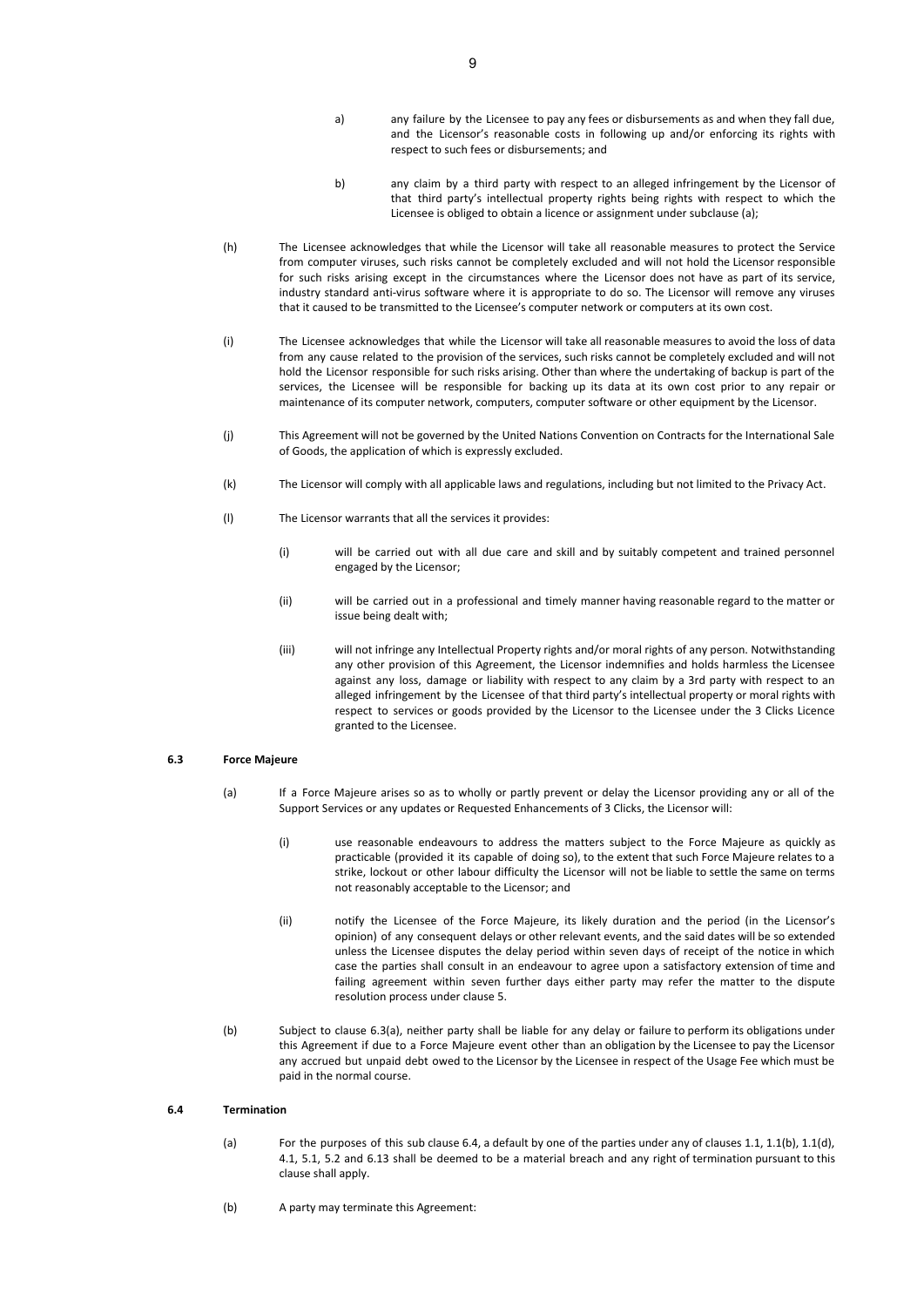- (i) by notice in writing if any other party commits a material breach of this Agreement and fails to rectify such breach within 14 days of receiving a notice to rectify; or
- (ii) by notice in writing if any other party suffers an Insolvency Event; or
- (iii) by notice in writing if a Force Majeure event other than under clause 6.3 continues for an unbroken period of 30 days; or
- (iv) by notice in writing by either party to the other of not less than 90 days.
- (c) The Licensor may terminate this Agreement by notice in writing if a Force Majeure event under clause continues for an unbroken period of 30 days.
- (d) Upon termination of this Agreement pursuant to this subclause or otherwise, the Licensee shall have no further rights to access or use 3 Clicks (including but not limited components or applications of 3 Clicks).
- (e)

## **6.5 Dispute resolution**

- <span id="page-9-0"></span>If a dispute arises out of or relates to this Agreement a party to this Agreement may not commence any court proceedings relating to the dispute unless it has complied with this clause, except where the party seeks urgent interlocutory relief. For avoidance of doubt, the Licensor must continue to supply 3 Clicks until such dispute has been resolved but only where the Usage Fee continues to be paid by the Licensee to the Licensor in a timely manner in accordance with 5.1 (c). The dispute resolution process is as follows:
	- (a) the party claiming the existence of a dispute must give written notice to the other parties specifying the nature of the dispute;
	- (b) on receipt of that notice the parties must endeavour in good faith to resolve the dispute expeditiously, and after 5 business days if requested by any party, shall resort to mediation;
	- (c) in the event of resort being had to mediation, the parties must appoint a mediator and agree on the mediator's remuneration. If the parties fail to agree on the appointment then either party may apply to the President of the Law Institute of the Victoria or the President's nominee to appoint a mediator and determine the mediator's remuneration;
	- (d) the parties must observe the instructions of the mediator about the conduct of the mediation;
	- (e) if the dispute is not resolved within 10 days after the mediator is appointed, or any other time that the parties agree to in writing, the mediation ceases;
	- (f) each party must pay an equal share of the cost of the mediation to the mediator and each party agrees to indemnify the mediator against liability in respect of the mediation of the dispute;
	- (g) if the dispute is resolved, each party must observe the terms of the resolution and the terms are binding on the parties and override the terms of this Agreement to the extent that there is any conflict;
	- (h) the mediation procedure is confidential and any written statements prepared for the mediator or for a party and any discussion between the parties and between the parties and the mediator before or during the mediation procedure cannot be used in any legal proceedings.

#### <span id="page-9-1"></span>**6.6 Notices**

- (a) A notice required or permitted to be given by one party to another under this Agreement must be in writing, addressed to the other party and:
	- (i) handed to that party's representative;
	- (ii) delivered to that party's address;
	- (iii) sent by pre-paid mail to that party's address; or
	- (iv) transmitted by facsimile to that party's facsimile number.
- (b) A notice given to a party in accordance with clause 6.6 (a) shall be treated as having been duly given and received: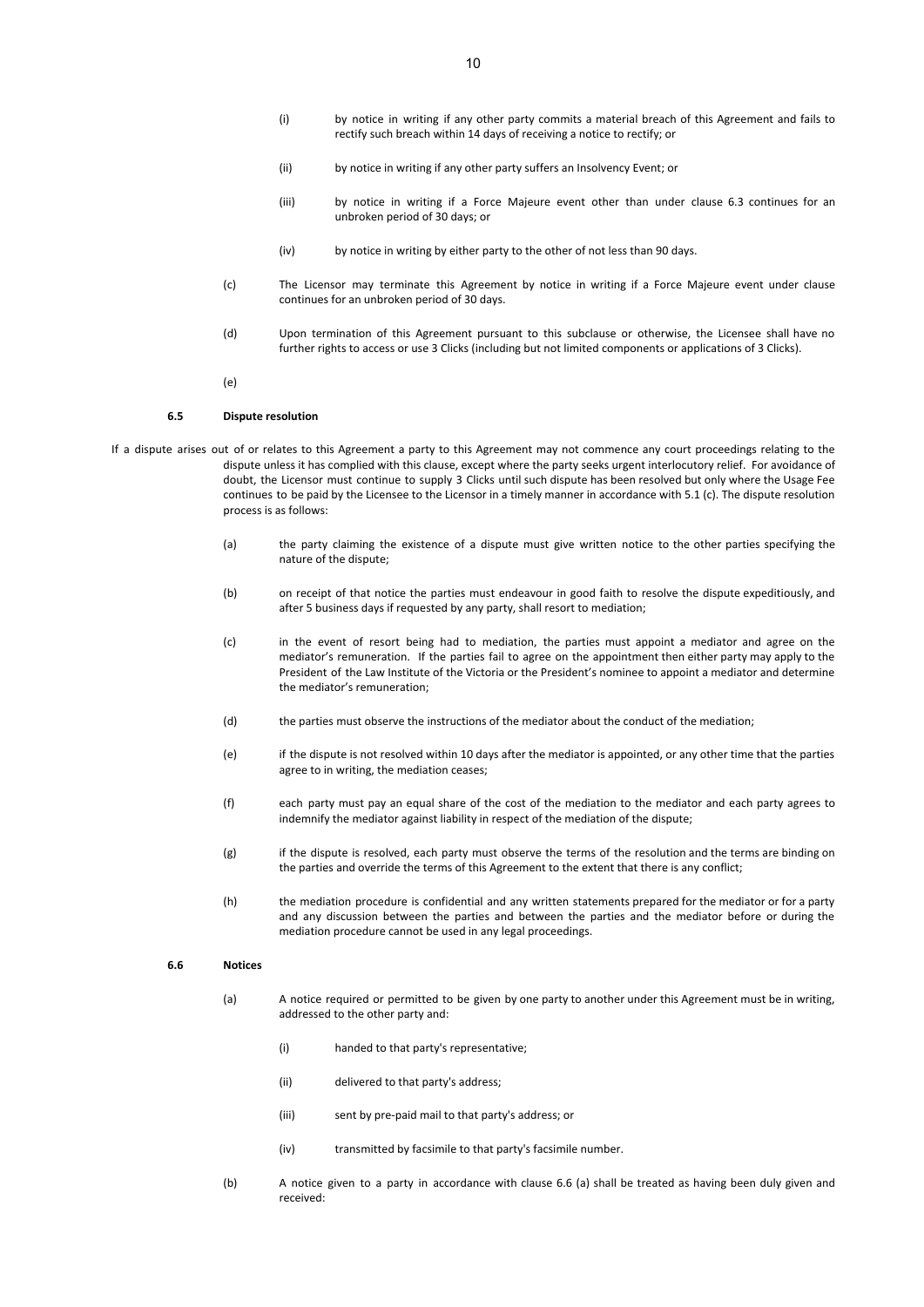- (i) if handed to the party's representative, immediately;
- (ii) if delivered to a party's address, on the day of delivery;
- (iii) if sent by pre-paid mail, on the third day after posting; or
- (iv) if transmitted by facsimile to a party's facsimile number and a correct and complete transmission report is received, on the day of transmission.
- (c) For the purposes of this clause, the address or facsimile number of a party is the address or facsimile number stated in the Request for Tender unless notice of another address or facsimile number has been given in writing.

#### **6.7 Equitable Remedy**

<span id="page-10-0"></span>In addition to the other remedies available to the Licensor under this Agreement or otherwise, any unauthorised use, alteration, modification, reproduction, publication, disclosure or transfer of 3 Clicks will entitle the Licensor to any remedy available in law or at equity against the Licensee, including injunctive relief.

#### **6.8 Waiver**

<span id="page-10-2"></span><span id="page-10-1"></span>The failure of either party at any time to enforce any of the terms and provisions of this Agreement or to exercise any right hereunder shall not constitute a waiver of the same or affect the party's rights thereafter to enforce the same.

#### **6.9 Governing law**

<span id="page-10-3"></span>This Agreement shall be governed and construed in accordance with the laws for the time being in force in the State of Victoria, Australia and the parties agree to the jurisdiction of the Courts and Tribunals of that State.

#### **6.10 Assignment**

This Agreement and the licence thereunder is personal to the Licensee and shall not be assignable by the Licensee without the prior written consent of the Licensor, except in circumstances where;

- a) the Licensee itself is sold to a third party and the third party acknowledges and agrees in writing with the Licensor to all the terms and conditions of this license; or
- b) the business of the Licensee is sold to a third party and that third party agrees in writing with the Licensor to enter into a transfer of the License on identical terms to the terms of this license.

#### <span id="page-10-4"></span>**6.11 Whole agreement**

This Agreement contains the whole of the agreement between the parties and supersedes in its entirety any previous understandings and arrangements and no understanding, arrangement or provision not expressly set forth therein shall be binding upon the parties and no variation, modification or alteration of any of the terms of this Agreement shall be of any effect unless in writing and signed by each of the parties.

#### **6.12 Severance**

<span id="page-10-6"></span><span id="page-10-5"></span>If any provision of this Agreement shall be held to be invalid or in any way unenforceable, it shall be severed and the remaining provisions shall not in any way be affected or impaired and this Agreement shall be construed so as to most nearly give effect to the parties' intentions when it was originally executed.

## **6.13 Confidentiality**

- (a) The parties acknowledge that the Confidential Information is confidential to the other party and constitutes a valuable asset of the other party and each party covenants and agrees that it will:
	- (i) keep all Confidential Information confidential, regardless of when disclosed;
	- (ii) not use any Confidential Information in any way other than for the purposes set out in this Agreement;
	- (iii) refrain from making or having made any recording or duplication of the Confidential Information, by any means whatsoever without the authority of the other party;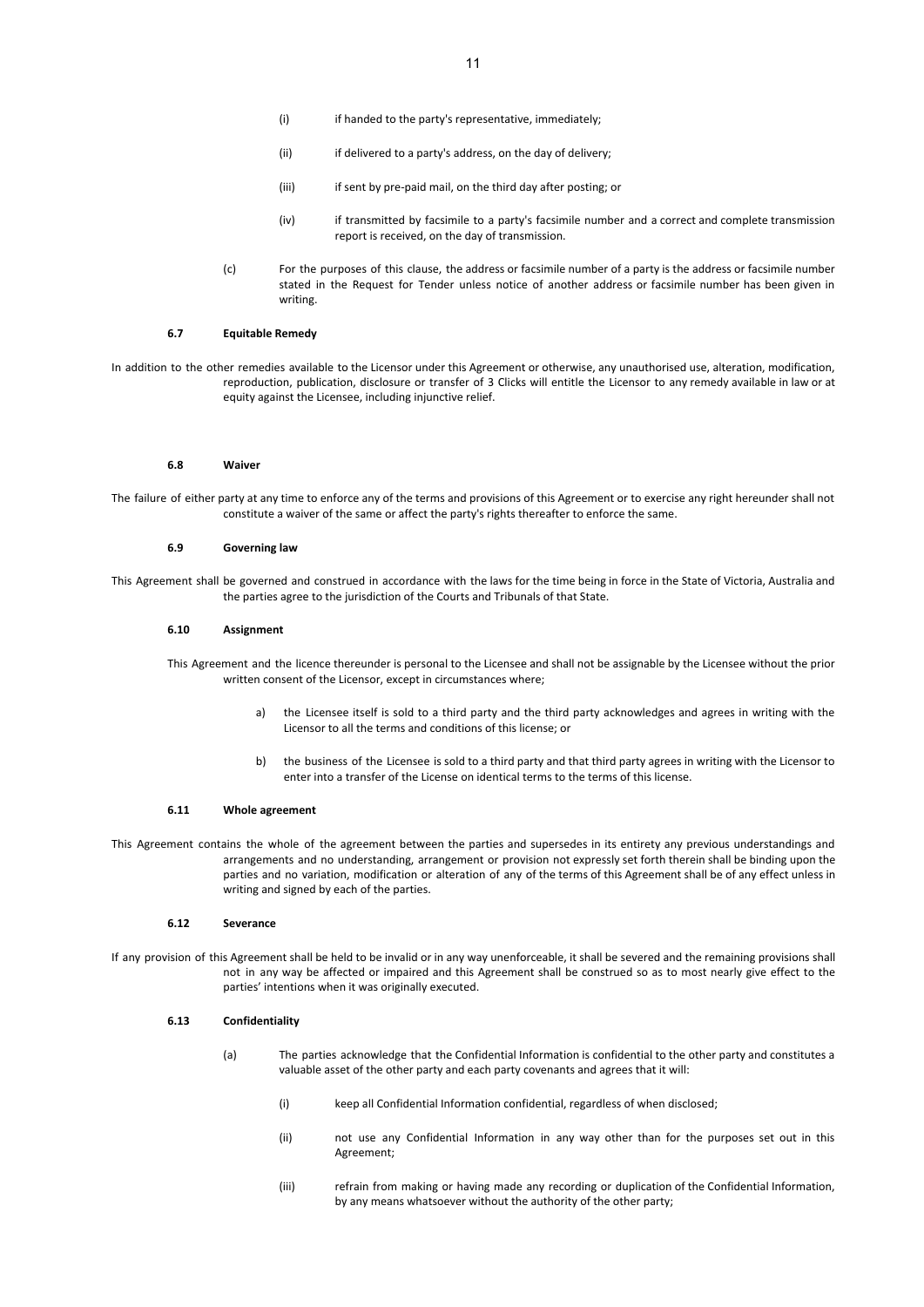- (iv) not disclose or give access to the Confidential Information to any other persons and limit access to Confidential Information to those of its employees, directors, executive officers, managers, agents, contractors or representatives reasonably requiring it for the purposes of this Agreement. Each party will ensure that any such person is and will be bound by confidentiality obligations no less onerous than in this agreement. It is acknowledged by the Licensee that the Licensor will request access to the Licensee's data from time to time for the purposes of testing software updates.
- (v) not use any of the Confidential Information in any way that would be harmful to the best interests of the other party.
- (b) A party's obligations under this Agreement do not extend to any Confidential Information:
	- (i) that is publicly available at the date of its disclosure to the other party;
	- (ii) that is, at the date of its disclosure to the other party, already properly in the possession of the other party in written form from another source;
	- (iii) that, after the date of its disclosure to the other party, becomes publicly available from other sources;
	- (iv) that, after the date of its disclosure to the other party properly becomes available on a non-confidential basis from a third party having no obligation of confidentiality with respect thereto.
- (c) The burden of showing that any Confidential Information is not subject to the obligations of confidentiality in this Agreement will rest on the party that has received the Confidential Information.
- (d) If at any time this Agreement is terminated each party shall return to the other party any Confidential Information disclosed to it and shall not keep copies thereof.
- (e) The obligation of confidentiality and non-use under this Agreement shall continue until the lawful publication of Confidential Information disclosed to it.
- (f) Each party agrees that it obtains no proprietary rights of any kind to the Confidential Information disclosed to it.

## **6.14 GOOD FAITH**

<span id="page-11-0"></span>Each party to this agreement will act in good faith in exercising or performing their respective rights and obligations toward the other in accordance with the terms of this agreement and each party, to the extent that it is within that party's control, will for the fulfilment of this agreement, use its reasonable endeavours to ensure that its employees, directors, executive officers, managers, agents, or representatives will not commit fraud or undertake wilful misconduct.

## <span id="page-11-2"></span><span id="page-11-1"></span>**7. DEFINITIONS AND INTERPRETATION**

**7.1 Dictionary**

#### In this Agreement:

- **"3 Clicks"** means a service provided by the Licensor to the Licensee under this Agreement that is a software online service that is used in the manufacturing systems and process in the apparel industry.
- "**Confidential Information**" means all software, arrangements, dealings, transactions, methods, knowledge, information, data, know-how, Intellectual Property, programs, other material and affairs of that party and any and all information of a confidential nature that a party first becomes aware of as a result of its involvement with the other party for the purposes of this Agreement.
- **"Confirmation"** means the confirmation response received from the Licensee to a request for confirmation emailed by the Licensor to the Licensee.

"**Date of this Agreement**" means the date on which the Agreement is executed by the last of the parties to do so.

- "**Delivery Date**" means the date specified in Item 1 of Schedule 1, and if no date is specified, then the number of days specified in Item 1 of Schedule 1 after the date of this Agreement.
- "**Designated Support Contact**" means the Licensee, or their authorised representative, who is the sole point of contact for technical support, queries and logging issues.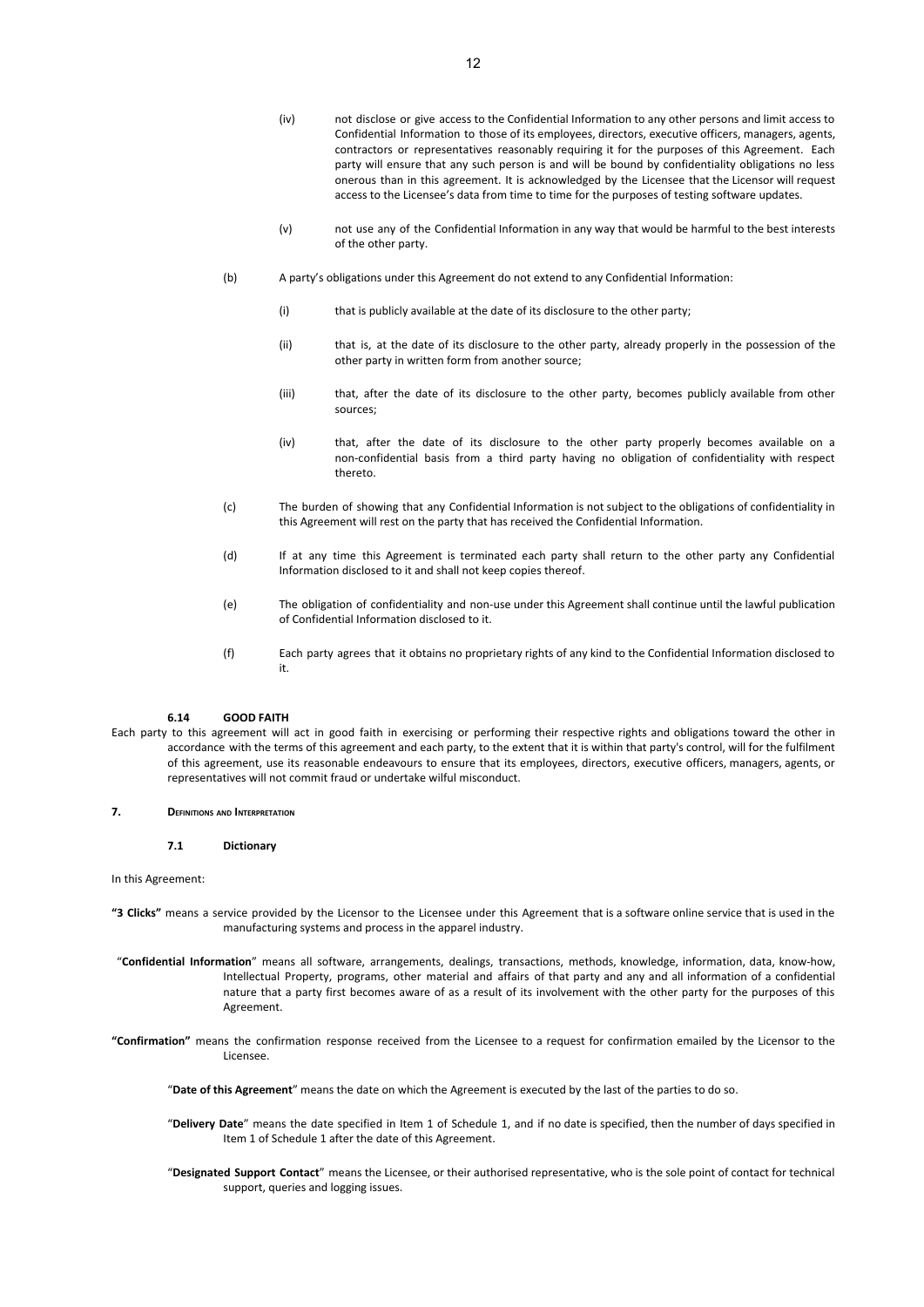- **"Enhancement Fee"** means the fee payable by the Licensee to the Licensor in relation to any enhancement requested and then developed and implemented pursuant to an Enhancement Request, which will be subject to the professional service fee rates set out in Item 3 of Schedule 1 and otherwise on the terms and conditions negotiated in relation to any enhancement undertaken.
- **"Enhancement Request"** means a request made by the Licensee to the Licensor to enhance a specific function of 3 Clicks in line with a written brief from the Licensee to meet a specific demand of the Licensee in relation to that function of 3 Clicks.
- "**Force Majeure**" means any event or condition not existing at the date of this Agreement, not reasonably foreseeable as of such date and not reasonably within the control of any party, which prevents in whole or in material part the performance by one of the parties of its obligations hereunder or which renders the performance of such obligations so difficult or costly as to make such performance commercially unreasonable, including (but not limited to):
	- (a) war or warlike conditions, riot or civil commotion, terrorism, mobilisation, insurrections;
	- (b) import or export bans blockades or embargoes;
	- (c) statutory or union contract reductions in working hours, strike or lockout or other labour conflicts;
	- (d) natural catastrophe, earthquakes, storms, floods, fires, epidemics;
	- (e) where access to or provision of services by the  $3^{rd}$  party hosting the 3 Clicks Service infrastructure from time to time becomes unavailable for whatever reason other than where it is determined that the same was directly and entirely caused by the default of the Licensor in its dealings with such 3<sup>rd</sup> party.

but for the avoidance of doubt:

(f) lack of funds on the part of the Licensee to make on the due date any payment required under this Agreement shall not constitute an event of Force Majeure; and

"**GST**" has the same meaning as in the GST Act.

- "**GST Act**" means the *A New Tax System (Goods and Services Tax) Act 1999* (Cth) as amended, varied or replaced from time to time and any subsequent or replacement tax.
- "**Hosted**" means the provision by the Licensor of access to 3 Clicks installed on the Licensor's servers and specifically excludes installation of 3 Clicks on the Licensee's systems.
- "**Insolvency Event**" means relation to a partnership or corporation, the happening of any of the following events to or in relation to that entity or in the case of:
	- (a) a partnership a person majority owned or controlled by that partnership; or
	- (b) a corporation any related body corporate of that corporation:

the events being:

- (c) the person is or states that it is insolvent or unable to pay its debts as they fall due;
- (d) an order is made that the person be wound up;
- (e) a liquidator or provisional liquidator is appointed for the person, whether or not under an order;
- (f) a resolution is passed to appoint an official manager for the person;
- (g) except to reconstruct or amalgamate while solvent, the person does or proposes:
	- (i) to enter into a scheme or arrangement or composition with, or assignment for the benefit of, all or any class of its creditors;
	- (ii) a re-organisation, moratorium or other administration involving all or any class of its creditors, members, owners or controllers; or
	- (iii) to wind itself up or otherwise dissolve itself or is otherwise wound up or dissolved;
- (h) a receiver or receiver and manager is appointed; or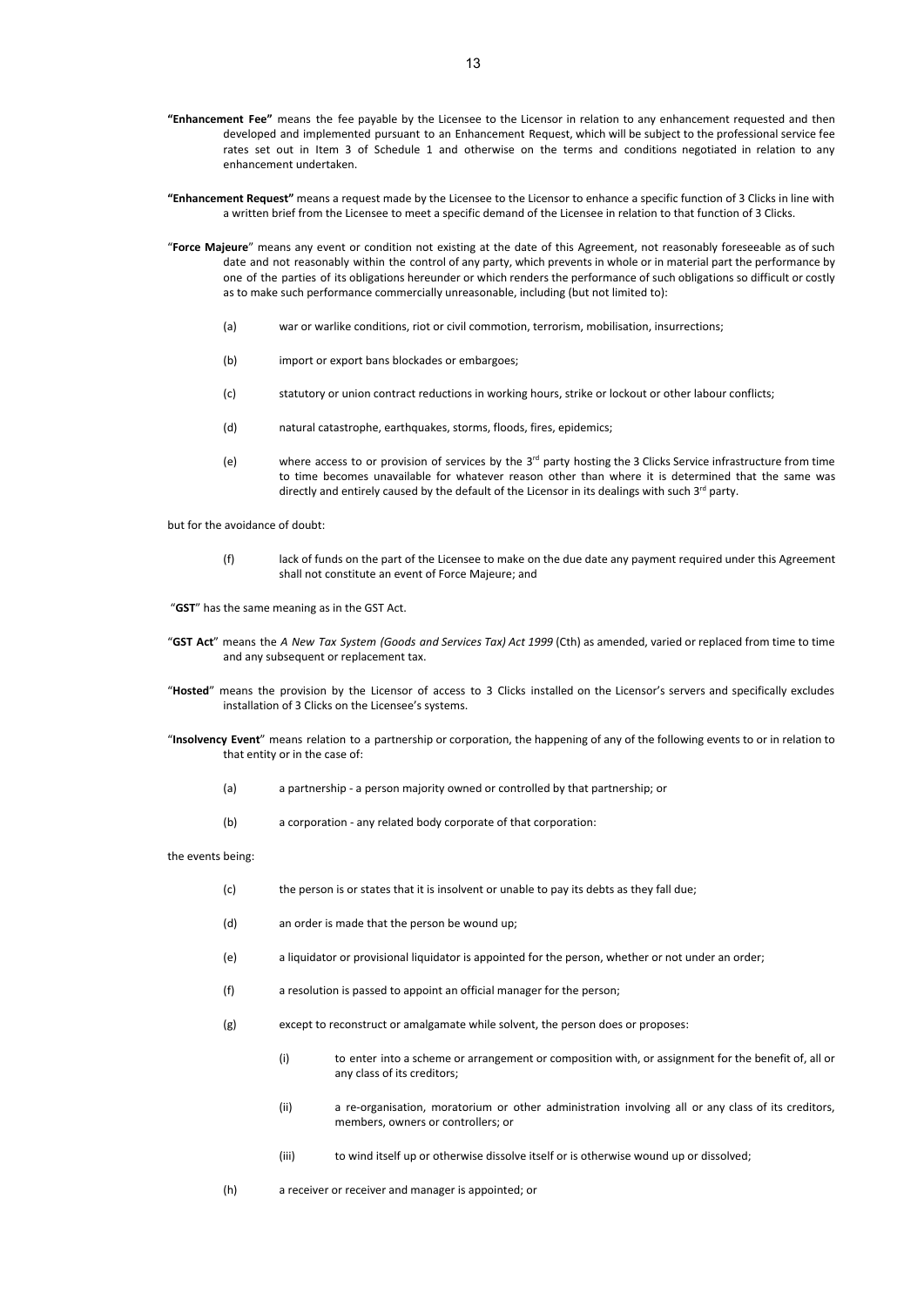- (i) any act or event analogous, or having a substantially similar effect, to any of the events specified above occurs.
- "**Intellectual Property**" includes 3 Clicks and all software components making up 3 Clicks, copyright, discoveries, inventions, patents, designs, trademarks, know-how and other intellectual property rights.
- "**Invoice**", where the 'supply' is a 'taxable supply' within the meaning of the GST Act, means a Tax Invoice.
- "**Issue**" means any operational or functional problem or degradation, bug, defect, anomaly pertaining to the usage of 3 Clicks or any updates, enhancements or upgrades of 3 Clicks..
- "**Licence**" means the licence to use 3 Clicks and Manual as granted under clause 1.
- **"Licensee"** means the party named as the Licensee as set out in the Join form
- "**Licensee's Enhancement Fee**" means the fees and disbursements specified in Item 2 of Schedule 1.
- "**Manual**" means the online manual for 3 Clicks service for the current version and future versions.
- **"Minimum Monthly Usage Fee"** means the minimum monthly Usage Fee payable by the Licensee to the Licensor pursuant to Clause 5.1(a) of this Agreement as set out in Item 4 of Schedule 1.
- **"Maximum Annual Usage Fee"** (if provided for in the Special Conditions to this Agreement) means the maximum Usage Fee excluding GST that is payable by the Licensee to the Licensor during a specified year.
- "**Relevant Month**" means a given calendar month in which the Licensee or its personnel use 3 Clicks.
- "**Remote User**" means one person operating out of an address other than the Licensee, and remotely accessing 3 Clicks.
- **"Service"** means the provision of 3 Clicks to the Licensee
- "**Software**" 3 Clicks version 4, the computer program used in the manufacturing of apparel and includes all updates, enhancements and upgrades to 3 Clicks.
- "**Special Conditions**" means the conditions listed in Item 9 of Schedule 1.
- "**Supply**" means the same as in the GST Act, but if the GST Act does not apply but an equivalent law in a jurisdiction outside Australia applies then it means the same as the word in that law that is equivalent to the word 'supply' in the GST Act.
- **"Support Services"** means the support services as detailed in Item 1 of Schedule 2 and any other support services that may from time to time be offered by the Licensor to the Licensee.
- "**Tax Invoice**" has the same meaning as in the GST Act.
- "**Term**" means the term of this Agreement specified in the Item 2 of Schedule
- "**Usage Fee**" means the monthly fee payable by the Licensee to the Licensor in respect of any Relevant Months calculated according with Item 4 of Schedule 1.
- <span id="page-13-0"></span>**"User"** means an individual person that has been enabled by the License to have access to the 3 Clicks system.

#### **7.2 Interpretation**

In this Agreement, unless the context otherwise requires:

- (a) headings are for convenience only and do not affect interpretation;
- (b) words expressed in the singular include the plural and vice versa;
- (c) words of one gender include all other genders;
- (d) where a term is assigned a particular meaning, other grammatical forms of that term have a corresponding meaning;
- (e) a reference to a party includes that party, its legal representatives, successors and permitted assigns except as otherwise provided for in this Agreement; and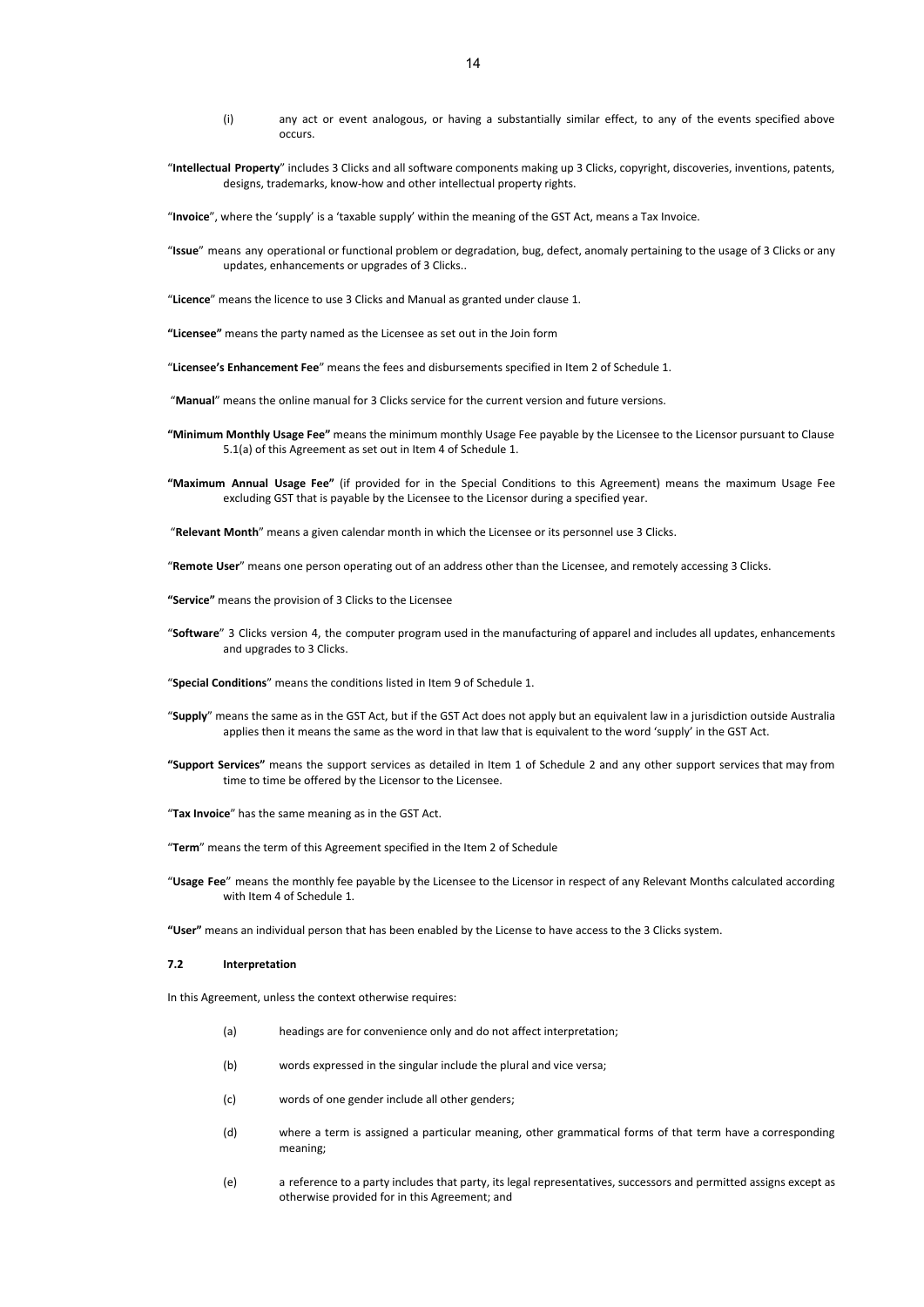(f) Schedules form part of this Agreement.

# <span id="page-14-0"></span>**SCHEDULE 1**

# **ITEM 1 – DELIVERY DATE**

| Date | The date designated by the Licensor for commencement of the Service    |  |  |
|------|------------------------------------------------------------------------|--|--|
|      | as notified in writing by the Licensor to the Licensee within 72 hours |  |  |
|      | from receipt by the Licensor of Confirmation from the Licensee to      |  |  |
|      | proceed.                                                               |  |  |

# **ITEM 2 – TERM**

| Period | An initial License period of 12 months and the License will thereafter |
|--------|------------------------------------------------------------------------|
|        | automatically renew 12 month periods unless the License is terminated  |
|        | in accordance with clause 6.4                                          |

# **ITEM 3**

| <b>Professional Services</b>      | Annual increase of the hourly rate: 5% |
|-----------------------------------|----------------------------------------|
| <b>Business Consulting</b>        | \$145 per hour + GST                   |
| Development or Enhancement        | \$165 per hour + GST                   |
| Education and support other than  | \$145 per hour + GST                   |
| Category A Support and Category B |                                        |
| Support                           |                                        |
| Interstate and international      | Price on application                   |
| professional services             |                                        |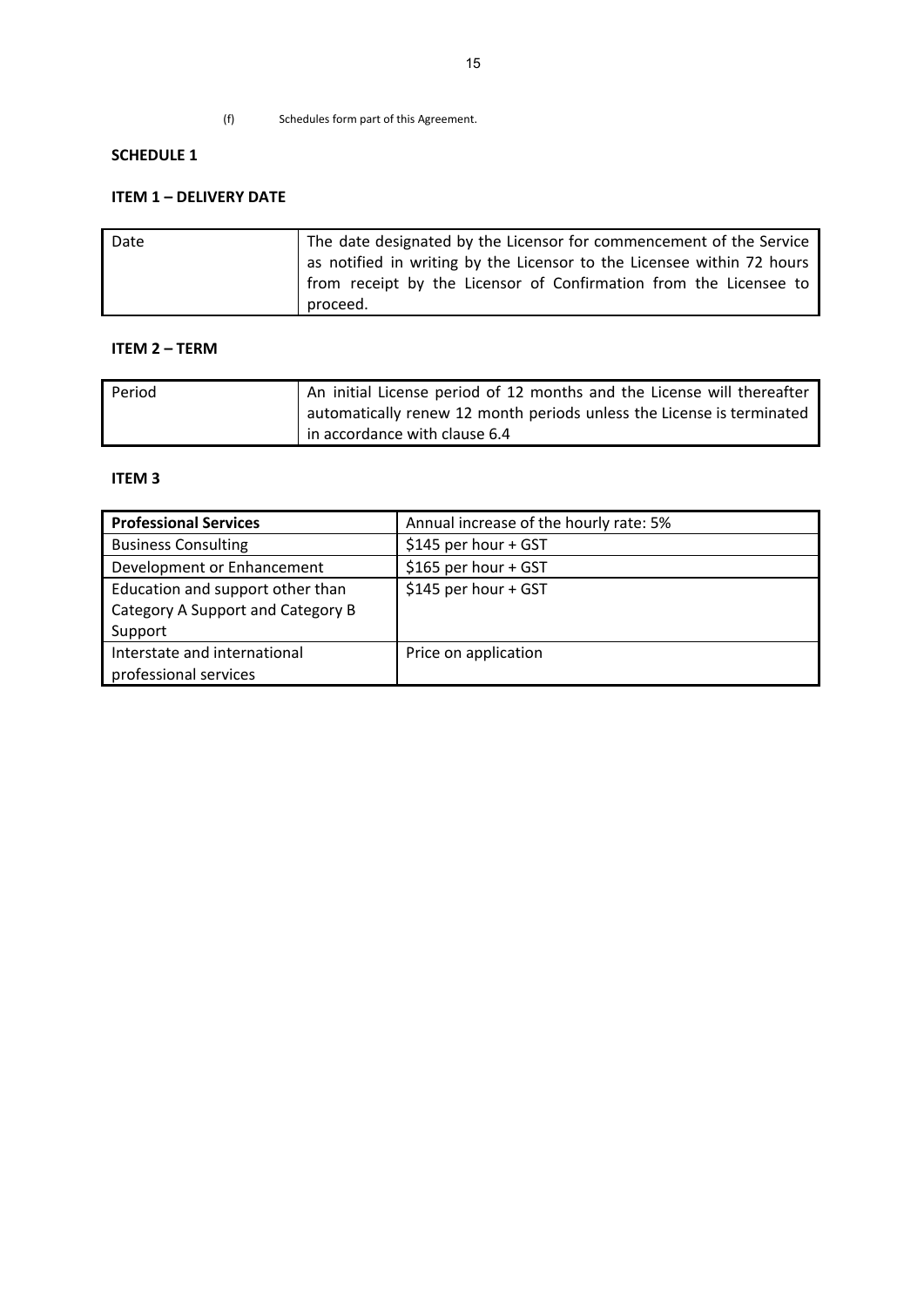# **ITEM 4 – USAGE FEE**

Subject to any Special Conditions, the Usage Fee per month payable by the Licensee to the Licensor shall be determined in the manner set out in the relevant pricing tier outlined in the table below:

| Pricing            | Fee per user (+ GST)                         |
|--------------------|----------------------------------------------|
| Per User per month | \$100.00                                     |
| Storage            | An initial allocation of storage of 150GB is |
|                    | included with the License. Any additional    |
|                    | storage required by the Licensee will be     |
|                    | charged at the rate of \$100 inc GST for     |
|                    | each additional 150GB or part thereof        |
|                    | consumed per month.                          |

# **ITEM 5 - LICENSEE'S ENHANCEMENT FEE**

| Licensee's | Enhancement | Fee: See ITEM 3 |
|------------|-------------|-----------------|
| Fee        |             |                 |

# <span id="page-15-0"></span>**SCHEDULE 2**

# **ITEM 1 – ISSUE CLASSIFICATION**

| Classificatio | Description                                                                                                                                         |  |
|---------------|-----------------------------------------------------------------------------------------------------------------------------------------------------|--|
| n             |                                                                                                                                                     |  |
| High          | The Issue prevents use of a core function of 3 Clicks essential to perform the<br>Licensee's business                                               |  |
| <b>Medium</b> | The Issue causes significant user inconvenience, or creates operational difficulties<br>whilst still allowing the Licensee to perform core business |  |
| Low           | The Issue is inconvenient but non-essential defects                                                                                                 |  |

## **ITEM 2 – ISSUE RESPONSE**

Support for an Issue will be provided between the hours of 9am – 5pm Monday to Friday (excluding Public Holidays where support will be unavailable). Support will be provided in accordance with the following response times:

| Classification | Acknowledgement                         | Response                                                                                                                                                                                                                                                                                                                                                                                                                                                                              |
|----------------|-----------------------------------------|---------------------------------------------------------------------------------------------------------------------------------------------------------------------------------------------------------------------------------------------------------------------------------------------------------------------------------------------------------------------------------------------------------------------------------------------------------------------------------------|
| High           | Within 4 hours by<br>email or telephone | Licensor will, once notified, immediately and assertively<br>work to investigate and rectify the problem as soon as<br>possible and respond within 24 hours of the initial<br>notification by any of the following:<br>closing the Issue following provision of support and<br>rectification or<br>providing a workaround that will allow the Issue to be<br>reclassified; or<br>providing a schedule of further action with such<br>further action to be carried out by the Licensor |